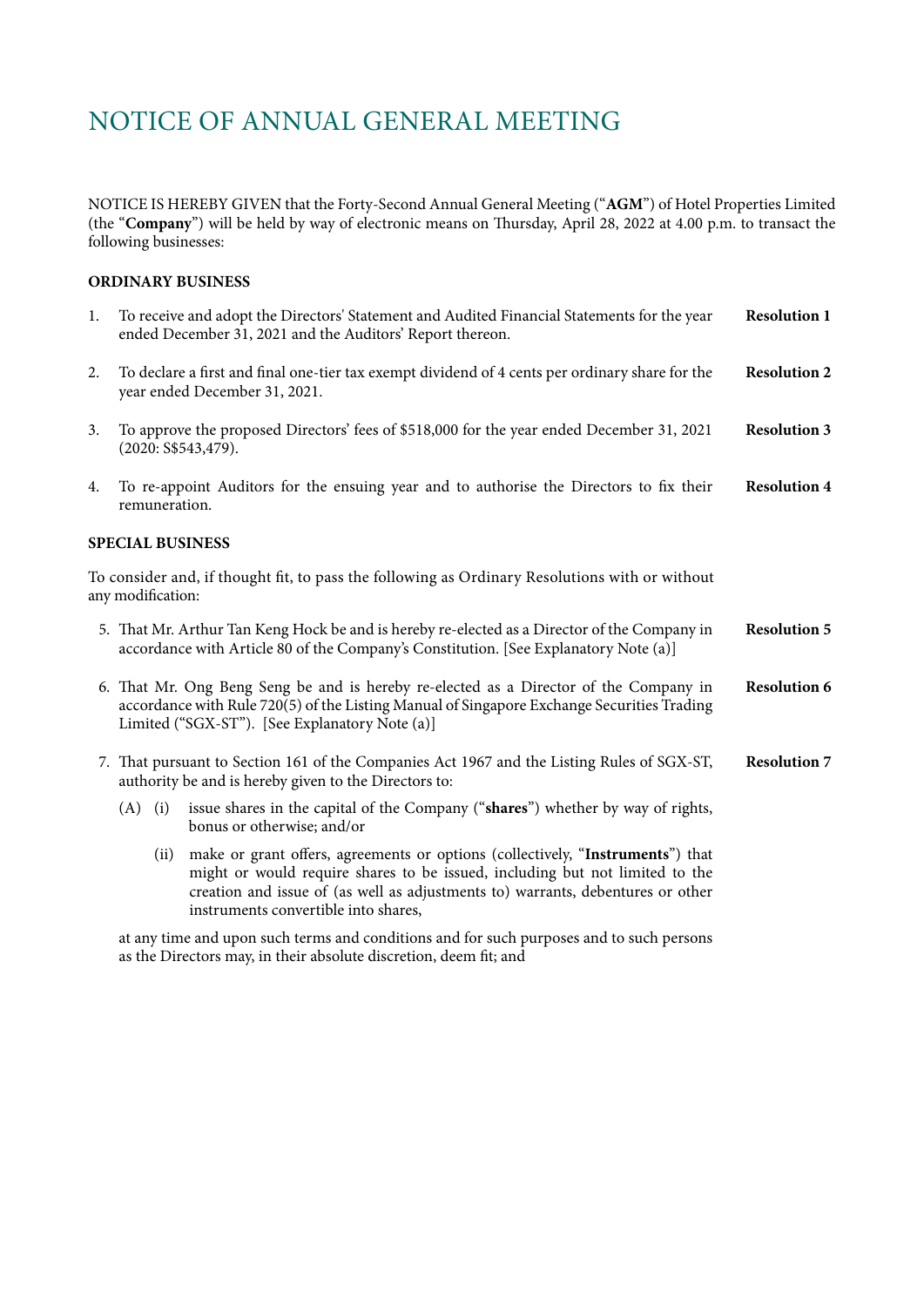(B) (notwithstanding the authority conferred by this Resolution may have ceased to be in force) issue shares in pursuance of any Instrument made or granted by the Directors while this Resolution was in force,

provided that:

- (i) the aggregate number of shares to be issued pursuant to this Resolution (including shares to be issued in pursuance of Instruments made or granted pursuant to this Resolution) shall not exceed 50 per cent. of the total number of issued shares in the capital of the Company excluding treasury shares and subsidiary holdings of the Company (as calculated in accordance with paragraph (ii) below), of which the aggregate number of shares to be issued other than on a *pro rata* basis to shareholders of the Company shall not exceed 20 per cent. of the total number of issued shares in the capital of the Company excluding treasury shares and subsidiary holdings of the Company (as calculated in accordance with paragraph (ii) below);
- (ii) (subject to such manner of calculation as may be prescribed by the SGX-ST) for the purpose of determining the aggregate number of shares that may be issued under paragraph (i) above, the total number of issued shares excluding treasury shares and subsidiary holdings of the Company shall be based on the total number of issued shares excluding treasury shares and subsidiary holdings of the Company at the time this Resolution is passed, after adjusting for:
	- (a) new shares arising from the conversion or exercise of any convertible securities or share options or vesting of share awards which are outstanding or subsisting at the time this Resolution is passed; and
	- (b) any subsequent bonus issue or consolidation or subdivision of shares.
- (iii) (unless revoked or varied by the Company in General Meeting) the authority conferred by this Resolution shall continue in force until the conclusion of the next Annual General Meeting of the Company or the date by which the next Annual General Meeting of the Company is required by law to be held, whichever is earlier. [See Explanatory Note (b)]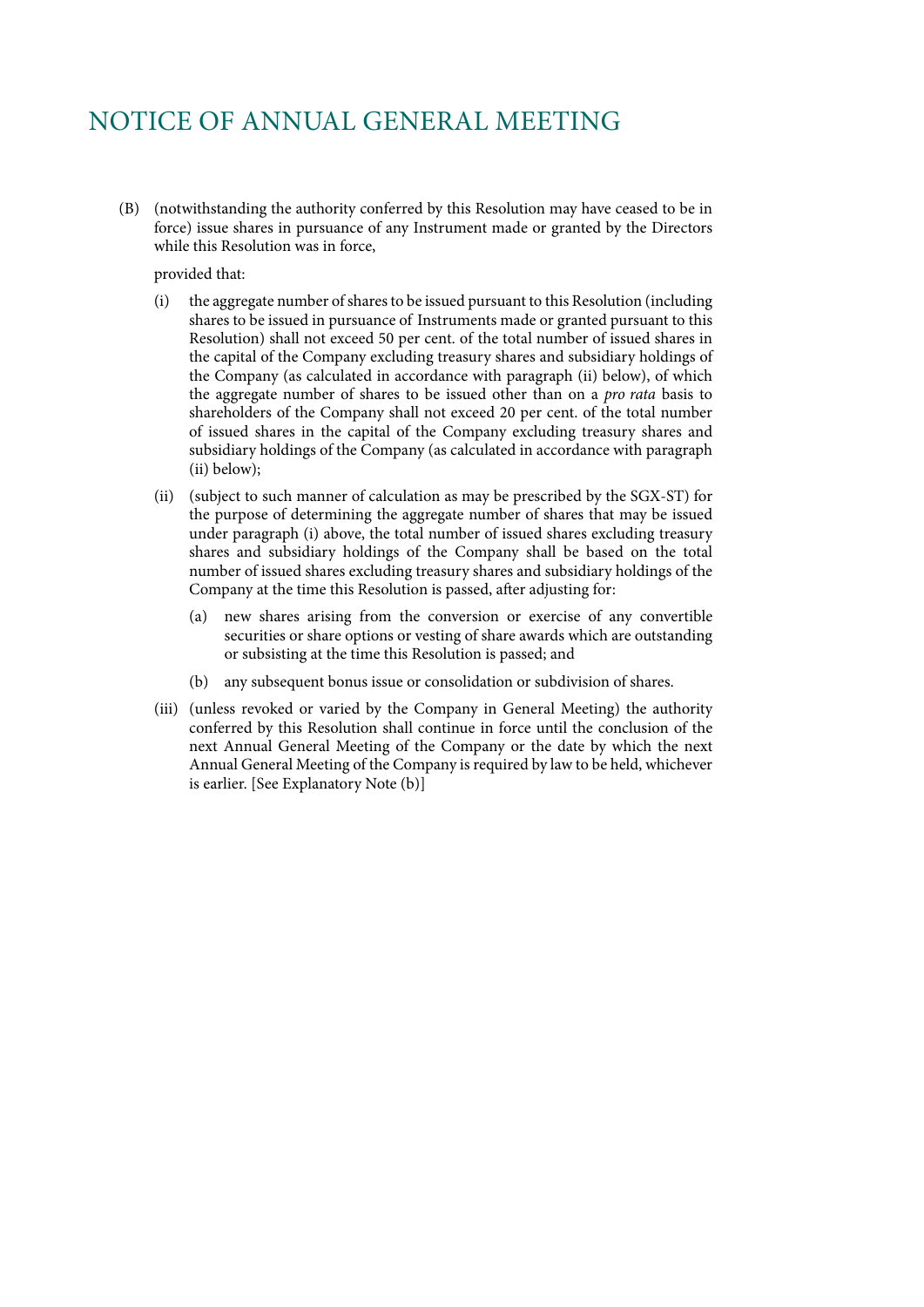#### 8. That:

#### **Resolution 8**

- (a) for the purposes of the Companies Act 1967 (the "**Companies Act**"), the exercise by the Directors of all the powers of the Company to purchase or otherwise acquire issued ordinary shares ("**Share Buy-Backs**") in the capital of the Company ("**Shares**") not exceeding in aggregate the Prescribed Limit (as hereinafter defined), at such price(s) as may be determined by the Directors from time to time up to the Maximum Price (as hereinafter defined), whether by way of:
	- (i) an on-market Share Buy-Back ("**Market Share Buy-Back**") transacted through Singapore Exchange Securities Trading Limited's (the "**SGX-ST**") trading system; and/or
	- (ii) an off-market Share Buy-Back ("**Off-Market Share Buy-Back**"), otherwise than on a securities exchange, effected in accordance with an equal access scheme(s) as may be determined or formulated by the Directors as they may consider fit, which scheme(s) shall satisfy all conditions prescribed by the Listing Manual of the SGX-ST and the Companies Act,

and otherwise in accordance with the applicable provisions of the Companies Act and the Listing Manual of the SGX-ST, be and is hereby authorised and approved generally and unconditionally (the "**Share Buy-Back Mandate**");

- (b) unless varied or revoked by the Company in general meeting, the authority conferred on the Directors pursuant to the Share Buy-Back Mandate may be exercised by the Directors at any time and from time to time during the period commencing from the date of the passing of this Resolution and expiring on:
	- (i) the date on which the next annual general meeting of the Company ("**AGM**") is held or required by law to be held; or
	- (ii) the date on which the purchases or acquisitions of Shares pursuant to the Share Buy-Back Mandate are carried out to the full extent mandated,

whichever is the earlier;

(c) in this Resolution:

"**Prescribed Limit**" means 10% of the total number of Shares (excluding any treasury shares that may be held by the Company and subsidiary holdings) as at the date of passing of this Resolution unless the Company has effected a reduction of the share capital of the Company in accordance with the applicable provisions of the Companies Act, at any time during the Relevant Period (as hereinafter defined), in which event the total number of Shares shall be taken to be the total number of Shares as altered (excluding any treasury shares that may be held by the Company and subsidiary holdings from time to time);

"**Relevant Period**" means the period commencing from the date of passing of this Resolution and expiring on the date the next AGM is held or is required by law to be held, whichever is the earlier, after the date of this Resolution;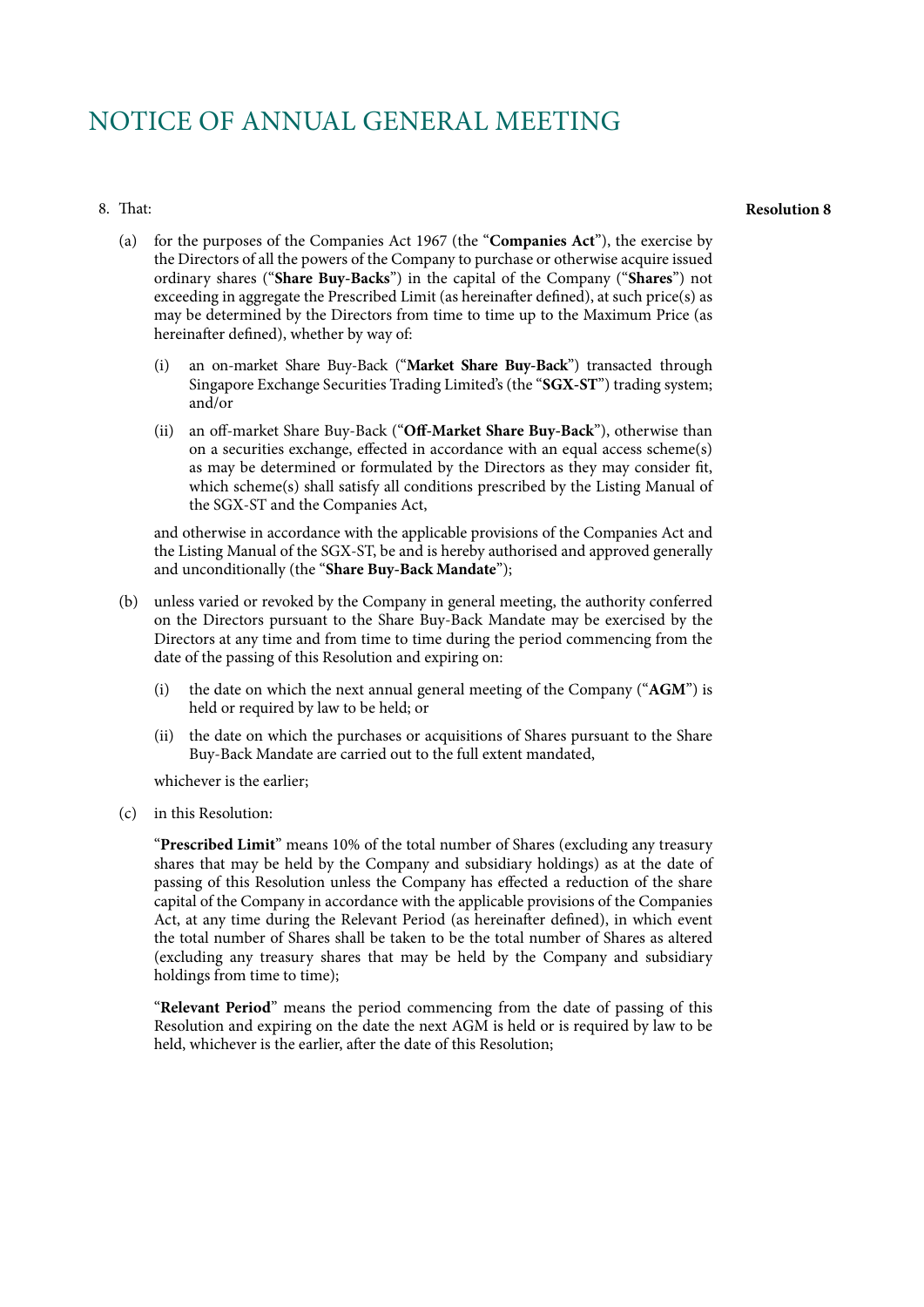"**Maximum Price**" in relation to a Share to be purchased or acquired, means the purchase price (excluding brokerage, commission, applicable goods and services tax and other purchase-related expenses) to be paid for a Share, which shall not exceed:

- in the case of a Market Share Buy-Back, 5% above the average of the closing market prices of the Shares over the last 5 Market Days (a "**Market Day**" being a day on which the SGX-ST is open for trading of securities) on the SGX-ST on which transactions in the Shares were recorded, before the day of the Market Share Buy-Back by the Company, and deemed to be adjusted for any corporate action that occurs during such 5-day period and the day on which the Market Share Buy-Back was made; and
- (ii) in the case of an Off-Market Share Buy-Back pursuant to an equal access scheme, 30% above the average of the closing market prices of the Shares over the last 5 Market Days on the SGX-ST on which transactions in the Shares were recorded, before the date on which the Company announces its intention to make an offer for the purchase or acquisition of Shares from shareholders, stating the purchase price for each Share and the relevant terms of the equal access scheme for effecting the Off-Market Share Buy-Back ("**date of the making of the offer**"), and deemed to be adjusted for any corporate action that occurs during such 5-day period and the date of the making of the offer; and
- (d) the Directors and/or any of them be and are hereby authorised to complete and do all such acts and things (including executing such documents as may be required) as they and/or he may consider necessary or expedient to give effect to the transactions contemplated by this Resolution. [See Explanatory Note (c)]

**Notice is hereby given** that the Transfer Books and Register of Members of the Company will be closed on May 11, 2022 at 5.00 p.m. for the purpose of determining shareholders' entitlements to the proposed first and final one-tier tax exempt dividend of 4 cents per ordinary share for the financial year ended December 31, 2021 (the "**Proposed Dividend**").

Duly completed transfers received by the Company's Registrar, Boardroom Corporate & Advisory Services Pte. Ltd., of 1 Harbourfront Avenue, #14-07 Keppel Bay Tower, Singapore 098632, up to 5.00 p.m. on May 11, 2022 will be registered to determine shareholders' entitlement to the Proposed Dividend. Members whose securities accounts with the Central Depository (Pte) Limited ("**CDP**") are credited with the shares as at 5.00 p.m. on May 11, 2022 will be entitled to such Proposed Dividend.

The Proposed Dividend, if approved at the Annual General Meeting to be held on April 28, 2022, will be paid on May 20, 2022.

By Order of the Board

**Lo Swee Oi** Company Secretary April 6, 2022 Singapore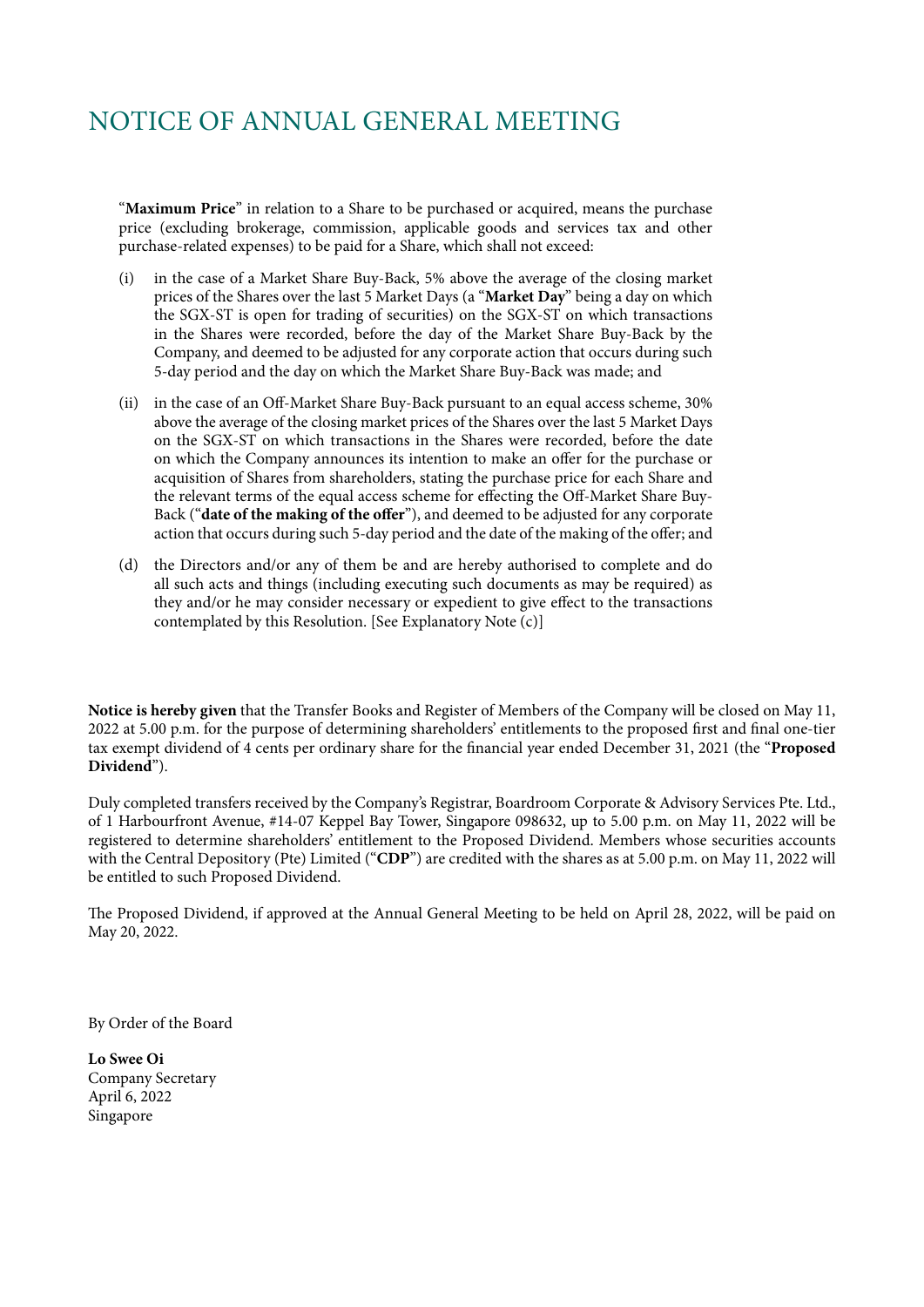### **Explanatory Notes:**

- (a) The Ordinary Resolutions 5 and 6 are for the re-election of Mr. Arthur Tan Keng Hock and Mr. Ong Beng Seng respectively who retire by rotation at the AGM. Detailed information pursuant to Rule 720(6) of the Listing Manual of SGX-ST on each of the abovenamed Directors can be found under the section entitled "Additional Information on Directors Seeking Re-election" on pages 128 to 130 of the 2021 Annual Report of the Company. Mr. Arthur Tan Keng Hock, will, upon re-election as an Independent Non-Executive Director of the Company, remain as the Chairman of the Remuneration Committee and Member of the Audit Committee and will be considered independent for the purposes of Rule 704(8) of the Listing Manual of the SGX-ST.
- (b) Ordinary Resolution 7 will empower the Directors from the date of the AGM until the date of the next annual general meeting to issue further shares in the Company. The maximum number of shares which the Directors may issue under this resolution shall not exceed the quantum set out in the resolution.
- (c) Ordinary Resolution 8, if passed, will empower the Directors to purchase or otherwise acquire Shares on the terms of the Share Buy-Back Mandate as set out in Ordinary Resolution 8 and the Letter to Shareholders dated April 6, 2022. Please refer to the Letter to Shareholders dated April 6, 2022 for more details. The Company may use internal sources of funds and/or external borrowings to finance the purchase or acquisition of Shares. The amount of financing required and the impact on the Company's financial position cannot be ascertained as at the date of this Notice as these will depend on, *inter alia*, the aggregate number of Shares purchased, the purchase prices, how the purchase is funded, whether the purchase is made out of capital or profits, and whether the Shares purchased or acquired are cancelled or held as treasury shares. Illustrative financial effects are set out in paragraph 2.8 of the said Letter to Shareholders.

### **Notes:**

- (i) The AGM will be held on April 28, 2022 at 4.00 p.m. by electronic means pursuant to the COVID-19 (Temporary Measures) (Alternative Arrangements for Meetings for Companies, Variable Capital Companies, Business Trusts, Unit Trusts and Debenture Holders) Order 2020 (as amended) (the "*Order*"). The AGM will be conducted in accordance with the checklist set out in the guidance on the conduct of general meetings amid evolving COVID-19 situation issued by the Accounting and Corporate Regulatory Authority, the Monetary Authority of Singapore and Singapore Exchange Regulation, most recently updated on February 4, 2022.
- (ii) Documents relating to the business of the AGM, which comprise the Company's 2021 Annual Report for the financial year ended December 31, 2021, Letter to Shareholders, Notice of AGM and the Proxy Form have been published on SGXNet and the Company's website at https://www.hotelprop.com.sg and on the SGX website at https://www.sgx.com/securities/company-announcements. Printed copies of these documents will NOT be despatched to shareholders.
- (iii) Pursuant to the Order, the Company will implement alternative arrangements relating to attendance at the AGM by electronic means (including arrangements by which the meeting can be electronically accessed via live audio-visual webcast or audio-only means), submission of questions to the Chairman of the Meeting in advance of the AGM, addressing of substantial and relevant questions prior to the AGM and voting by appointing the Chairman of the AGM as proxy at the AGM, are set out in the Company's announcement dated April 6, 2022. The announcement may be accessed at the Company's website at https://www.hotelprop.com.sg and on the SGX website at https://www.sgx.com/securities/company-announcements.

**As the Company does not allow real-time remote electronic voting through an electronic voting system to take place at the AGM, a member (whether individual or corporate) must appoint the Chairman of the Meeting as his/her/its proxy to vote on his/her/its behalf at the AGM if such member wishes to exercise his/ her/its voting rights at the AGM.**